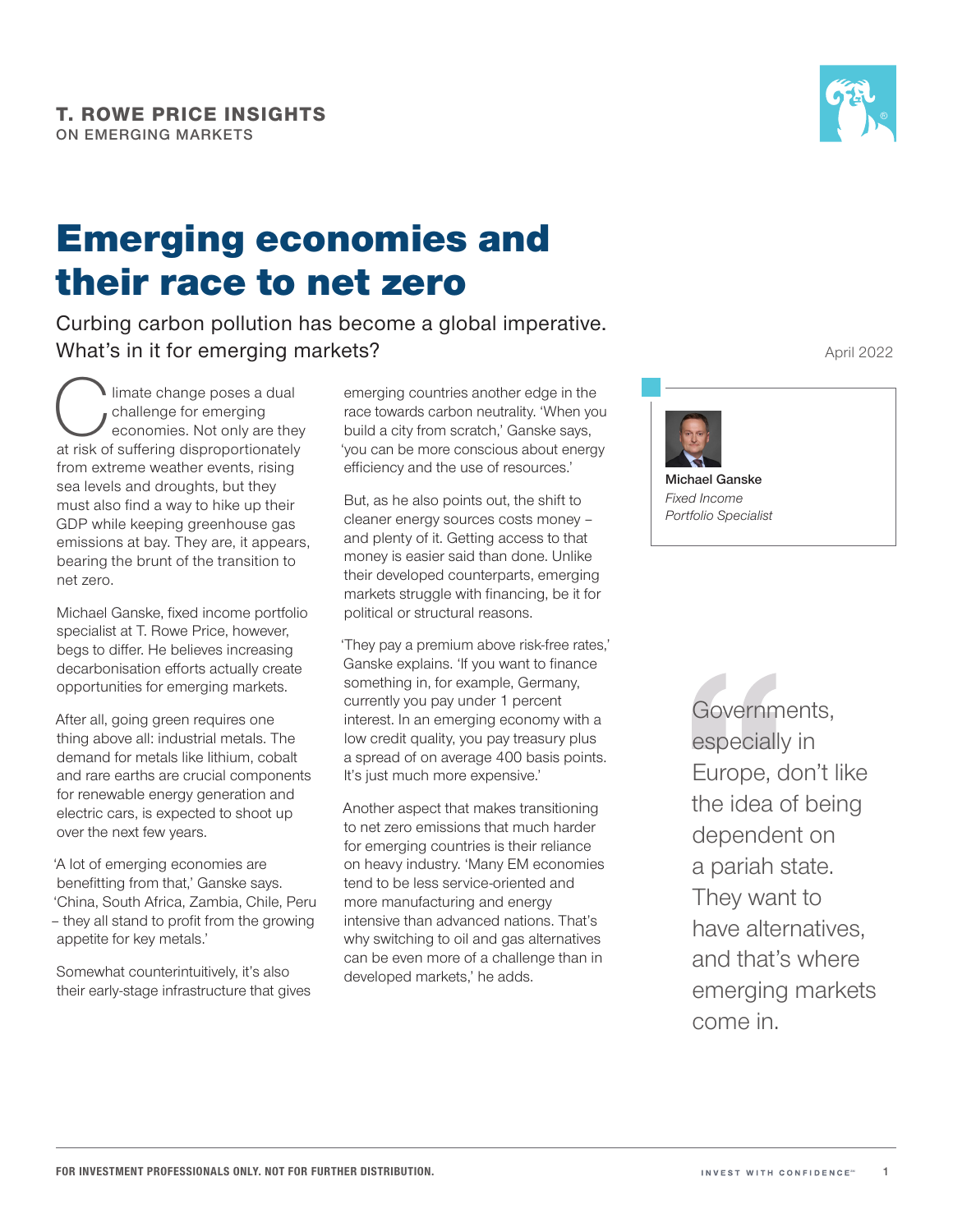#### **Wake-up call**

As gradual as transitioning to sustainable energy sources may be, external shocks such as the war in Ukraine can speed things up. Ganske believes a combination of political animosities and prudent foresight could turn out to be a real game-changer for decarbonisation efforts across the world.

'Governments – especially in Europe – don't like the idea of being dependent on a pariah state. They want to have alternatives, and that's where emerging economies come in.

'What we're witnessing now is a structural change that sees Russia cut off from the global energy market for good. There's no way Europe will say "let's forget about the war and go back to normal". That's not going to happen.'

Instead, developed countries are calling on nations like Venezuela and Iran to cover their energy needs. 'The political

stance towards those two nations will change. It'll be a lengthy process and the outcome is far from clear, but you can already see the US reconsidering their stance towards Venezuela. And suddenly, Iran doesn't look that bad either.'

Shunning Russian oil and gas will likely lead to a short-term uptick in carbon emissions as it disrupts the phase-out of coal which can act as a short term alternative. Yet, according to Ganske, the necessity to find new energy sources is going to sharpen the focus on renewables also from emerging markets in the long run.

'Many investors believe that the decarbonisation movement is invalidating the investment case for emerging economies, but that's not right,' he says. 'You just have to be much more granular in your approach to find the countries that are really benefitting from it.'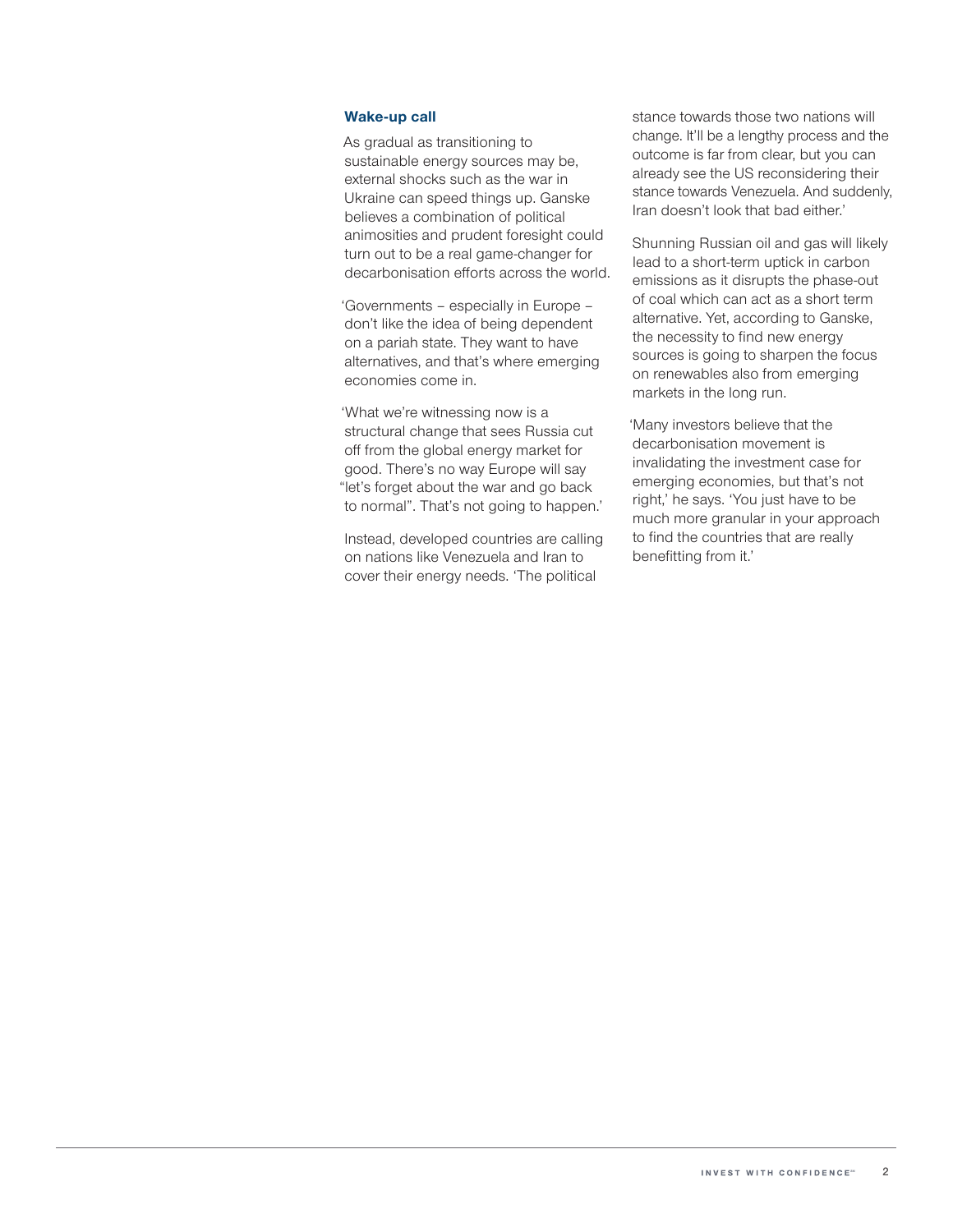### **General Emerging Market risks**

**Capital risk**—the value of your investment will vary and is not guaranteed. It will be affected by changes in the exchange rate between the base currency of the fund and the currency in which you subscribed, if different.

**Equity risk**—in general, equities involve higher risks than bonds or money market instruments *(Equity funds only)*.

**Counterparty risk**—an entity with which the fund transacts may not meet its obligations to the fund *(Fixed income funds only)*.

**ESG and Sustainability risk**—may result in a material negative impact on the value of an investment and performance of the fund.

**Geographic concentration risk**—to the extent that a fund invests a large portion of its assets in a particular geographic area, its performance will be more strongly affected by events within that area.

**Hedging risk**—a Fund's attempts to reduce or eliminate certain risks through hedging may not work as intended.

**Investment fund risk**—investing in funds involves certain risks an investor would not face if investing in markets directly.

**Management risk**—the investment manager or its designees may at times find their obligations to a fund to be in conflict with their obligations to other investment portfolios they manage (although in such cases, all portfolios will be dealt with equitably).

**Operational risk**—operational failures could lead to disruptions of fund operations or financial losses.